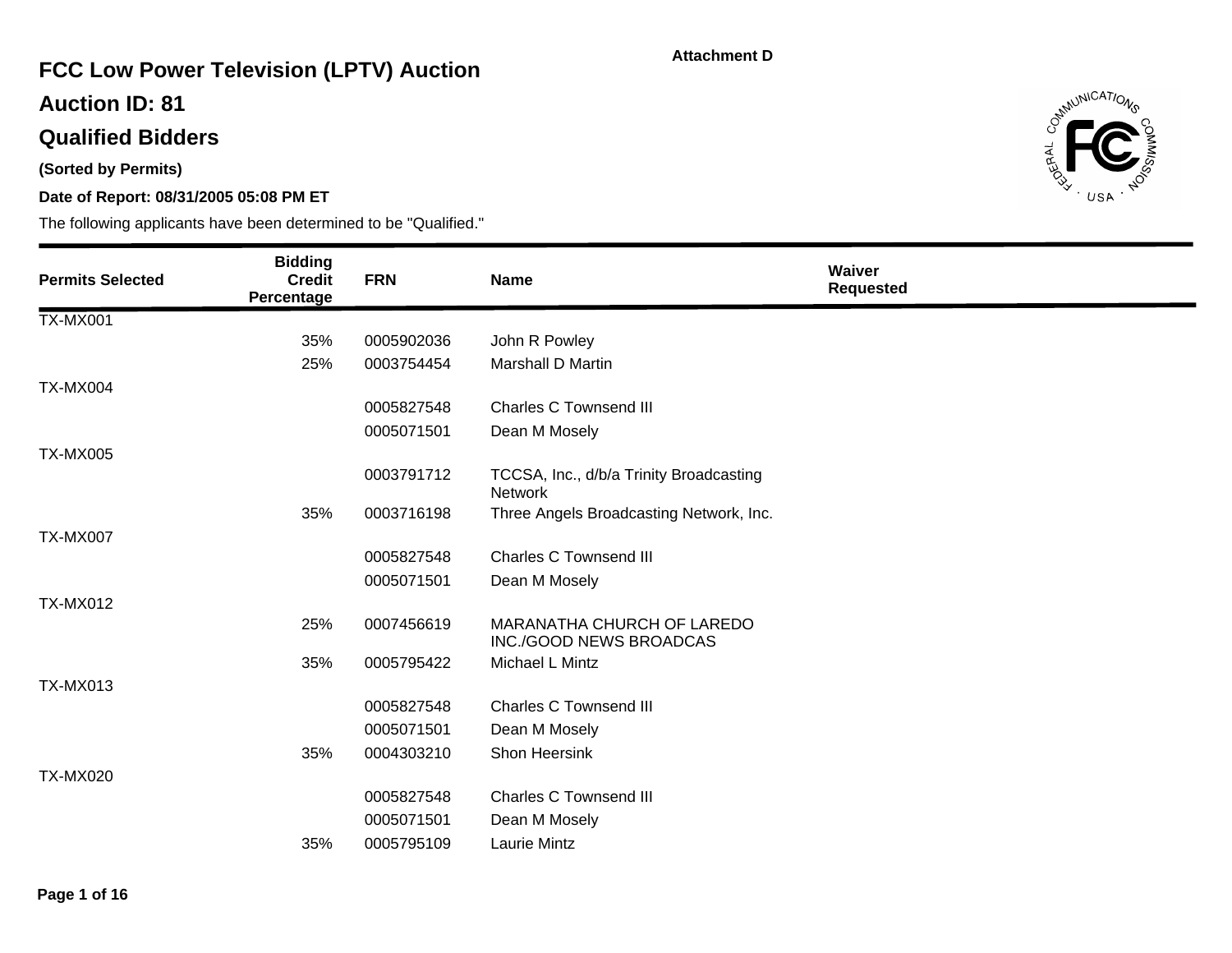# **FCC Low Power Television (LPTV) Auction**

### **Auction ID: 81**

## **Qualified Bidders**

**(Sorted by Permits)** 

### **Date of Report: 08/31/2005 05:08 PM ET**



| <b>Permits Selected</b> | <b>Bidding</b><br><b>Credit</b><br>Percentage | <b>FRN</b> | <b>Name</b>                                               | Waiver<br><b>Requested</b> |
|-------------------------|-----------------------------------------------|------------|-----------------------------------------------------------|----------------------------|
| <b>TX-MX020</b>         |                                               |            |                                                           |                            |
|                         |                                               | 0009961889 | Nexstar Broadcasting, Inc.                                |                            |
| <b>TX-MX021</b>         |                                               |            |                                                           |                            |
|                         | 25%                                           | 0007456619 | MARANATHA CHURCH OF LAREDO<br>INC./GOOD NEWS BROADCAS     |                            |
| <b>TX-MX022</b>         |                                               |            |                                                           |                            |
|                         | 35%                                           | 0009151739 | Andrew Fara                                               |                            |
|                         |                                               | 0001590330 | Gulf-California Broadcast Company                         |                            |
|                         |                                               | 0002842219 | KM Communications, Inc.                                   |                            |
| <b>TX-MX025</b>         |                                               |            |                                                           |                            |
|                         | 35%                                           | 0005795422 | Michael L Mintz                                           |                            |
| <b>TX-MX026</b>         |                                               |            |                                                           |                            |
|                         |                                               | 0005827548 | <b>Charles C Townsend III</b>                             |                            |
|                         |                                               | 0005071501 | Dean M Mosely                                             |                            |
|                         | 35%                                           | 0005795521 | Julie Mintz                                               |                            |
| <b>TX-MX027</b>         |                                               |            |                                                           |                            |
|                         | 35%                                           | 0005795109 | Laurie Mintz                                              |                            |
|                         |                                               | 0003791712 | TCCSA, Inc., d/b/a Trinity Broadcasting<br><b>Network</b> |                            |
|                         | 35%                                           | 0004315834 | Tristan Broadcasting, LLC                                 |                            |
| <b>TX-MX029</b>         |                                               |            |                                                           |                            |
|                         | 35%                                           | 0005795471 | Sean D Mintz                                              |                            |
|                         | 35%                                           | 0006320121 | Tiger Eye Licensing, LLC.                                 |                            |
| <b>TX-MX033</b>         |                                               |            |                                                           |                            |
|                         | 25%                                           | 0008183311 | Cyril H Miller                                            |                            |
|                         |                                               | 0003766136 | <b>Equity Broadcasting Corporation</b>                    |                            |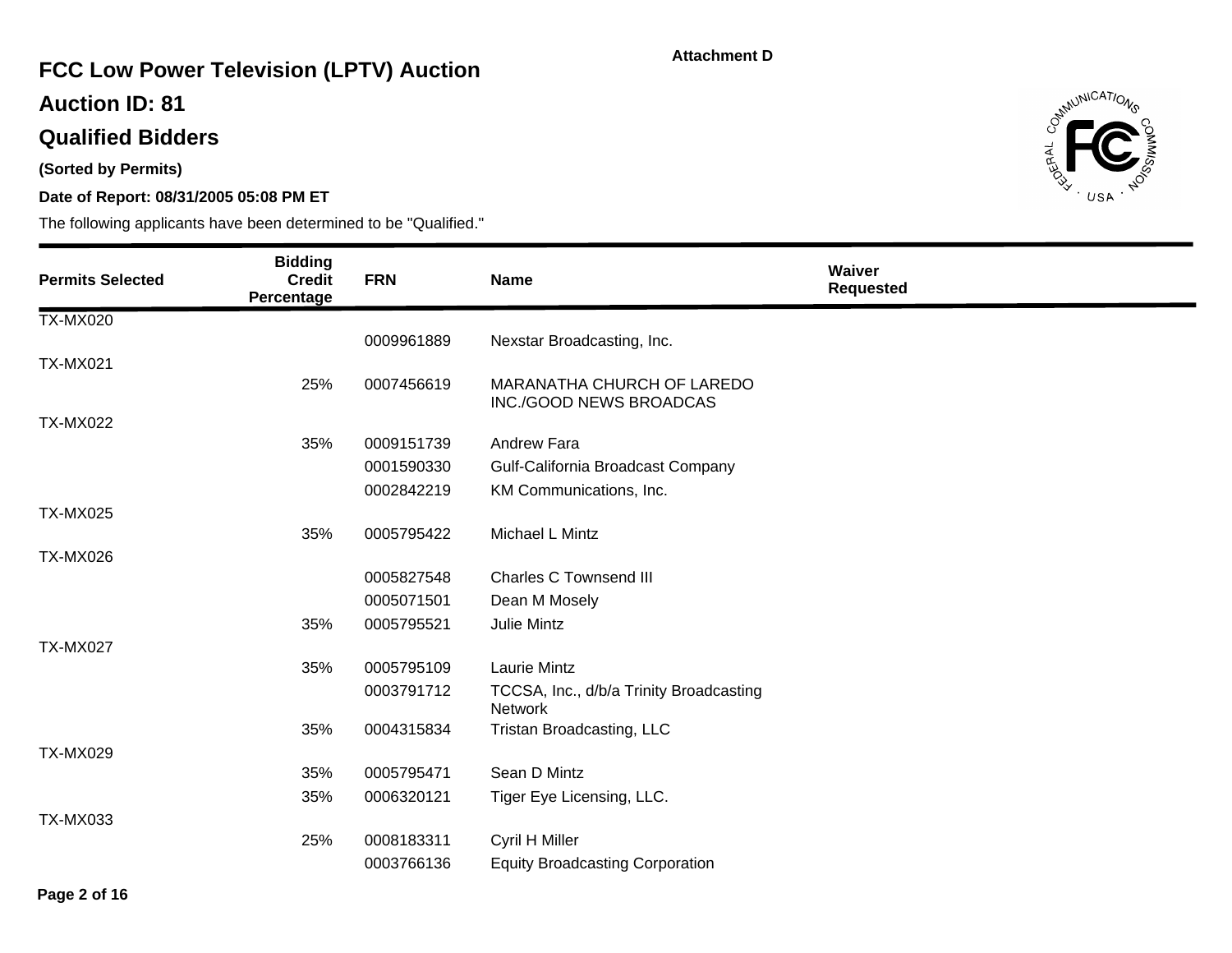# **FCC Low Power Television (LPTV) Auction**

### **Auction ID: 81**

## **Qualified Bidders**

**(Sorted by Permits)** 

### **Date of Report: 08/31/2005 05:08 PM ET**



| <b>Permits Selected</b> | <b>Bidding</b><br><b>Credit</b><br>Percentage | <b>FRN</b> | <b>Name</b>                                        | Waiver<br><b>Requested</b> |
|-------------------------|-----------------------------------------------|------------|----------------------------------------------------|----------------------------|
| <b>TX-MX033</b>         |                                               |            |                                                    |                            |
|                         | 35%                                           | 0005902036 | John R Powley                                      |                            |
|                         | 35%                                           | 0005795026 | <b>Lawrence H Mintz</b>                            |                            |
| <b>TX-MX036</b>         |                                               |            |                                                    |                            |
|                         |                                               | 0004071395 | Jackalope Broadcasters                             |                            |
|                         | 35%                                           | 0005902036 | John R Powley                                      |                            |
| <b>TX-MX037</b>         |                                               |            |                                                    |                            |
|                         |                                               | 0004071395 | Jackalope Broadcasters                             |                            |
|                         | 35%                                           | 0005902036 | John R Powley                                      |                            |
| <b>TX-MX039</b>         |                                               |            |                                                    |                            |
|                         |                                               | 0004071395 | Jackalope Broadcasters                             |                            |
|                         | 35%                                           | 0005902036 | John R Powley                                      |                            |
| <b>TX-MX042</b>         |                                               |            |                                                    |                            |
|                         |                                               | 0005827548 | Charles C Townsend III                             |                            |
|                         |                                               | 0005071501 | Dean M Mosely                                      |                            |
|                         |                                               | 0003791712 | TCCSA, Inc., d/b/a Trinity Broadcasting<br>Network |                            |
| TX-MX044                |                                               |            |                                                    |                            |
|                         |                                               | 0004249850 | Ramar Communications II, Ltd.                      |                            |
|                         |                                               | 0003791712 | TCCSA, Inc., d/b/a Trinity Broadcasting<br>Network |                            |
|                         | 35%                                           | 0006320121 | Tiger Eye Licensing, LLC.                          |                            |
| <b>TX-MX047</b>         |                                               |            |                                                    |                            |
|                         |                                               | 0001590330 | Gulf-California Broadcast Company                  |                            |
|                         | 25%                                           | 0012233615 | Puri Family Limited Partnership                    |                            |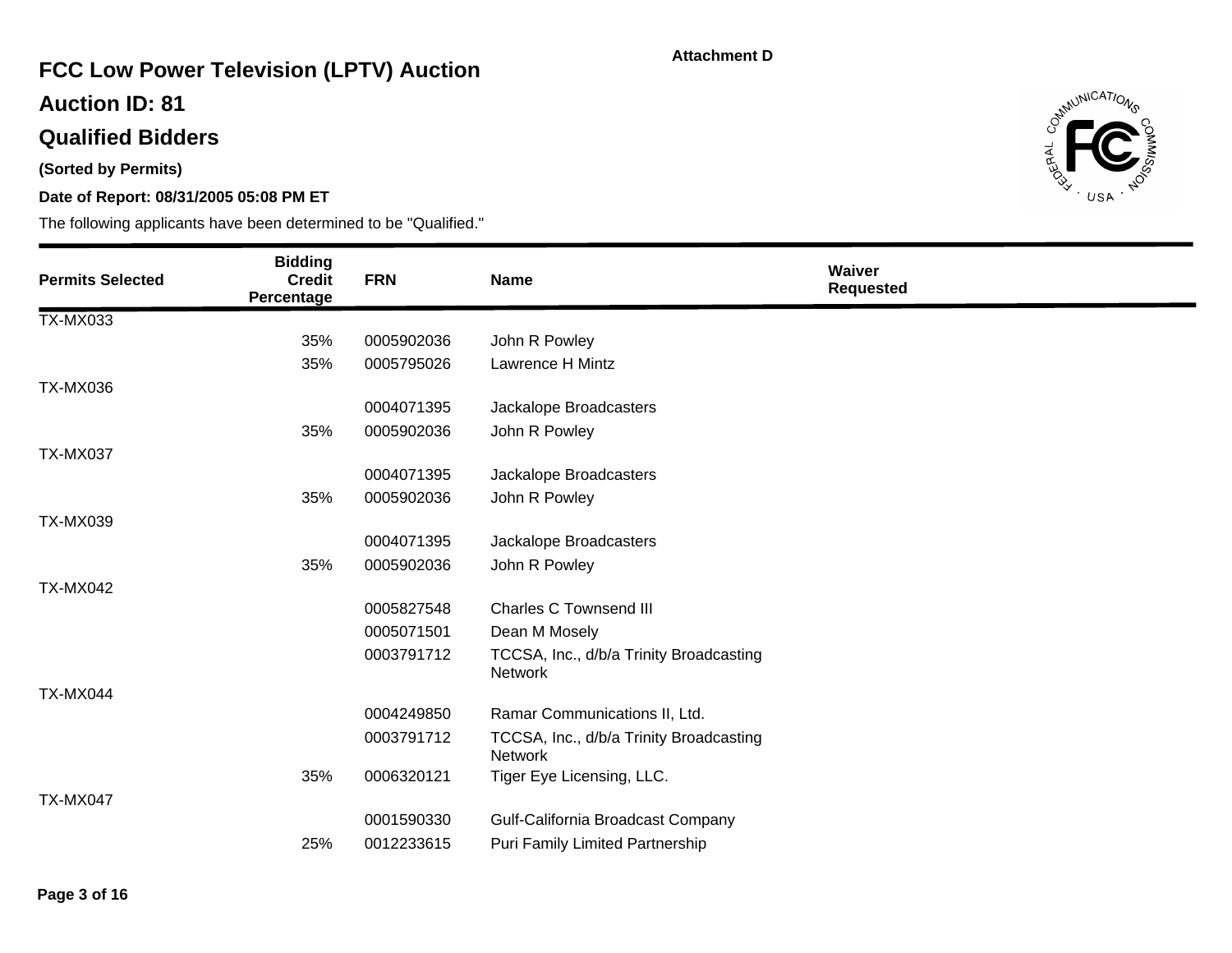# **FCC Low Power Television (LPTV) Auction**

### **Auction ID: 81**

## **Qualified Bidders**

**(Sorted by Permits)** 

### **Date of Report: 08/31/2005 05:08 PM ET**



| <b>Permits Selected</b> | <b>Bidding</b><br><b>Credit</b><br>Percentage | <b>FRN</b> | <b>Name</b>                                               | <b>Waiver</b><br><b>Requested</b> |
|-------------------------|-----------------------------------------------|------------|-----------------------------------------------------------|-----------------------------------|
| <b>TX-MX047</b>         |                                               |            |                                                           |                                   |
|                         | 35%                                           | 0004315834 | Tristan Broadcasting, LLC                                 |                                   |
| <b>TX-MX049</b>         |                                               |            |                                                           |                                   |
|                         |                                               | 0005827548 | <b>Charles C Townsend III</b>                             |                                   |
|                         |                                               | 0005071501 | Dean M Mosely                                             |                                   |
|                         | 35%                                           | 0006320121 | Tiger Eye Licensing, LLC.                                 |                                   |
| <b>TX-MX050</b>         |                                               |            |                                                           |                                   |
|                         |                                               | 0003791712 | TCCSA, Inc., d/b/a Trinity Broadcasting<br><b>Network</b> |                                   |
| <b>TX-MX053</b>         |                                               |            |                                                           |                                   |
|                         |                                               | 0001656388 | KTVK, Inc.                                                |                                   |
|                         | 35%                                           | 0003716198 | Three Angels Broadcasting Network, Inc.                   |                                   |
| <b>TX-MX056</b>         |                                               |            |                                                           |                                   |
|                         |                                               | 0005827548 | <b>Charles C Townsend III</b>                             |                                   |
|                         |                                               | 0005071501 | Dean M Mosely                                             |                                   |
| <b>TX-MX058</b>         |                                               |            |                                                           |                                   |
|                         |                                               | 0001587542 | Pappas Telecasting of Nevada, L.P.                        |                                   |
| <b>TX-MX059</b>         |                                               |            |                                                           |                                   |
|                         |                                               | 0005827548 | <b>Charles C Townsend III</b>                             |                                   |
|                         |                                               | 0005071501 | Dean M Mosely                                             |                                   |
| <b>TX-MX062</b>         |                                               |            |                                                           |                                   |
|                         | 25%                                           | 0012233615 | Puri Family Limited Partnership                           |                                   |
|                         | 35%                                           | 0004315834 | Tristan Broadcasting, LLC                                 |                                   |
| <b>TX-MX063</b>         |                                               |            |                                                           |                                   |
|                         |                                               | 0003766136 | <b>Equity Broadcasting Corporation</b>                    |                                   |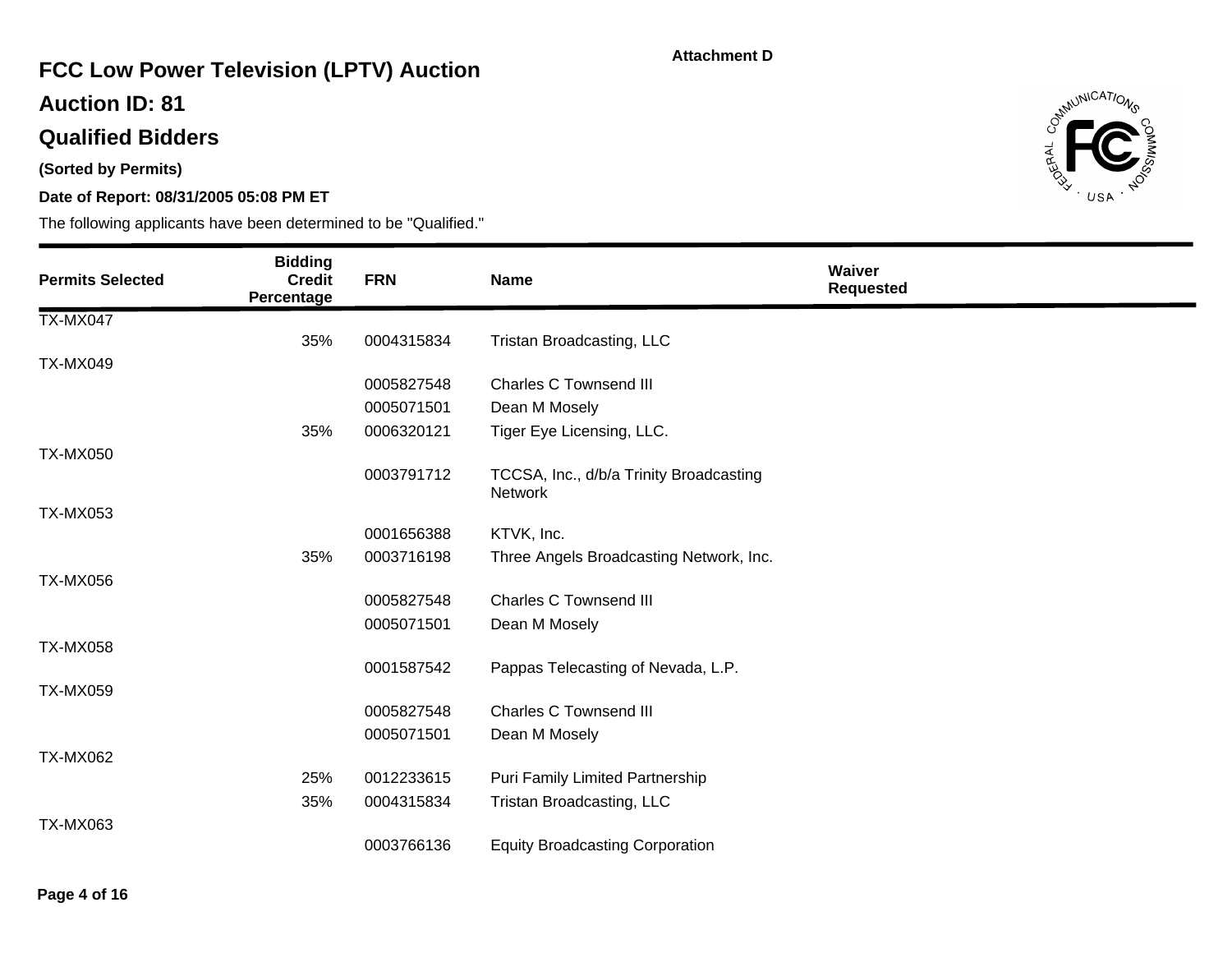# **FCC Low Power Television (LPTV) Auction**

### **Auction ID: 81**

## **Qualified Bidders**

**(Sorted by Permits)** 

### **Date of Report: 08/31/2005 05:08 PM ET**



| <b>Permits Selected</b> | <b>Bidding</b><br><b>Credit</b><br>Percentage | <b>FRN</b> | <b>Name</b>                                               | Waiver<br><b>Requested</b> |
|-------------------------|-----------------------------------------------|------------|-----------------------------------------------------------|----------------------------|
| <b>TX-MX063</b>         |                                               |            |                                                           |                            |
|                         | 35%                                           | 0005795026 | Lawrence H Mintz                                          |                            |
|                         | 35%                                           | 0004315834 | Tristan Broadcasting, LLC                                 |                            |
| <b>TX-MX066</b>         |                                               |            |                                                           |                            |
|                         |                                               | 0003791712 | TCCSA, Inc., d/b/a Trinity Broadcasting<br><b>Network</b> |                            |
|                         | 35%                                           | 0009514811 | Telecom Wireless, LLC                                     |                            |
| <b>TX-MX067</b>         |                                               |            |                                                           |                            |
|                         |                                               | 0005827548 | <b>Charles C Townsend III</b>                             |                            |
|                         |                                               | 0005071501 | Dean M Mosely                                             |                            |
|                         |                                               | 0002842219 | KM Communications, Inc.                                   |                            |
|                         | 25%                                           | 0012233615 | Puri Family Limited Partnership                           |                            |
|                         |                                               | 0003791712 | TCCSA, Inc., d/b/a Trinity Broadcasting<br><b>Network</b> |                            |
| <b>TX-MX071</b>         |                                               |            |                                                           |                            |
|                         |                                               | 0005827548 | <b>Charles C Townsend III</b>                             |                            |
|                         |                                               | 0005071501 | Dean M Mosely                                             |                            |
|                         |                                               | 0004319646 | Fiberlessnet, Inc.                                        |                            |
|                         | 35%                                           | 0005902036 | John R Powley                                             |                            |
| <b>TX-MX076</b>         |                                               |            |                                                           |                            |
|                         |                                               | 0005827548 | <b>Charles C Townsend III</b>                             |                            |
|                         |                                               | 0005071501 | Dean M Mosely                                             |                            |
|                         | 25%                                           | 0005092903 | Marcia T Turner d/b/a Turner                              |                            |
|                         | 25%                                           | 0012233615 | Puri Family Limited Partnership                           |                            |
|                         |                                               | 0003791712 | TCCSA, Inc., d/b/a Trinity Broadcasting<br><b>Network</b> |                            |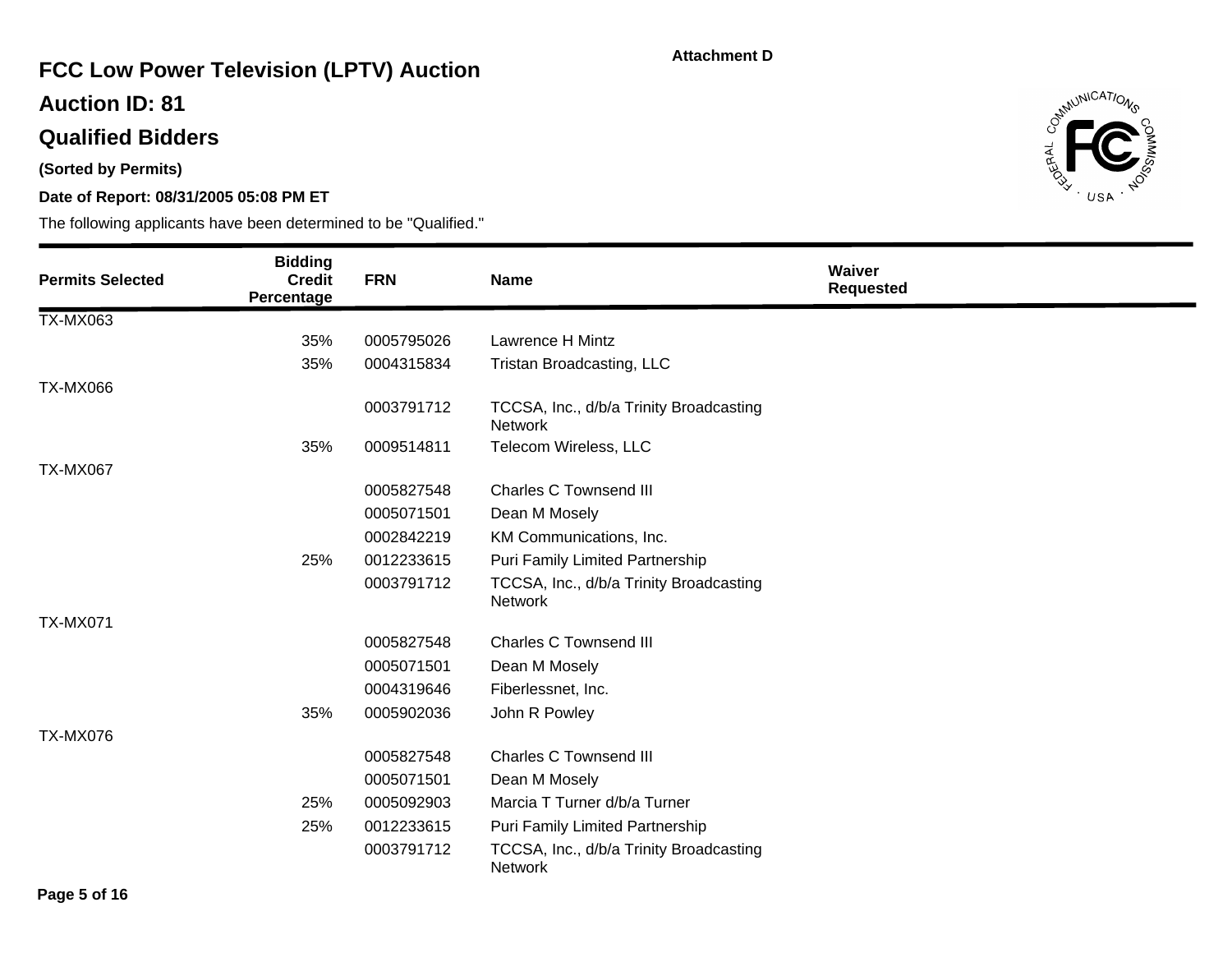# **FCC Low Power Television (LPTV) Auction**

### **Auction ID: 81**

## **Qualified Bidders**

**(Sorted by Permits)** 

### **Date of Report: 08/31/2005 05:08 PM ET**



| <b>Permits Selected</b> | <b>Bidding</b><br><b>Credit</b><br>Percentage | <b>FRN</b> | <b>Name</b>                                               | Waiver<br><b>Requested</b> |
|-------------------------|-----------------------------------------------|------------|-----------------------------------------------------------|----------------------------|
| <b>TX-MX077</b>         |                                               |            |                                                           |                            |
|                         |                                               | 0005827548 | <b>Charles C Townsend III</b>                             |                            |
|                         |                                               | 0005071501 | Dean M Mosely                                             |                            |
|                         | 35%                                           | 0005902036 | John R Powley                                             |                            |
|                         |                                               | 0002842219 | KM Communications, Inc.                                   |                            |
|                         | 25%                                           | 0005092903 | Marcia T Turner d/b/a Turner                              |                            |
|                         |                                               | 0003768876 | Venture Technologies Group, LLC                           |                            |
| <b>TX-MX080</b>         |                                               |            |                                                           |                            |
|                         |                                               | 0005827548 | <b>Charles C Townsend III</b>                             |                            |
|                         |                                               | 0005071501 | Dean M Mosely                                             |                            |
|                         | 35%                                           | 0005795109 | <b>Laurie Mintz</b>                                       |                            |
|                         | 35%                                           | 0003716198 | Three Angels Broadcasting Network, Inc.                   |                            |
| <b>TX-MX082</b>         |                                               |            |                                                           |                            |
|                         | 35%                                           | 0009151739 | Andrew Fara                                               |                            |
|                         |                                               | 0003791712 | TCCSA, Inc., d/b/a Trinity Broadcasting<br><b>Network</b> |                            |
| <b>TX-MX083</b>         |                                               |            |                                                           |                            |
|                         |                                               | 0005827548 | <b>Charles C Townsend III</b>                             |                            |
|                         |                                               | 0005071501 | Dean M Mosely                                             |                            |
|                         |                                               | 0003766136 | <b>Equity Broadcasting Corporation</b>                    |                            |
|                         |                                               | 0002842219 | KM Communications, Inc.                                   |                            |
| TX-MX087                |                                               |            |                                                           |                            |
|                         |                                               | 0005827548 | <b>Charles C Townsend III</b>                             |                            |
|                         |                                               | 0005071501 | Dean M Mosely                                             |                            |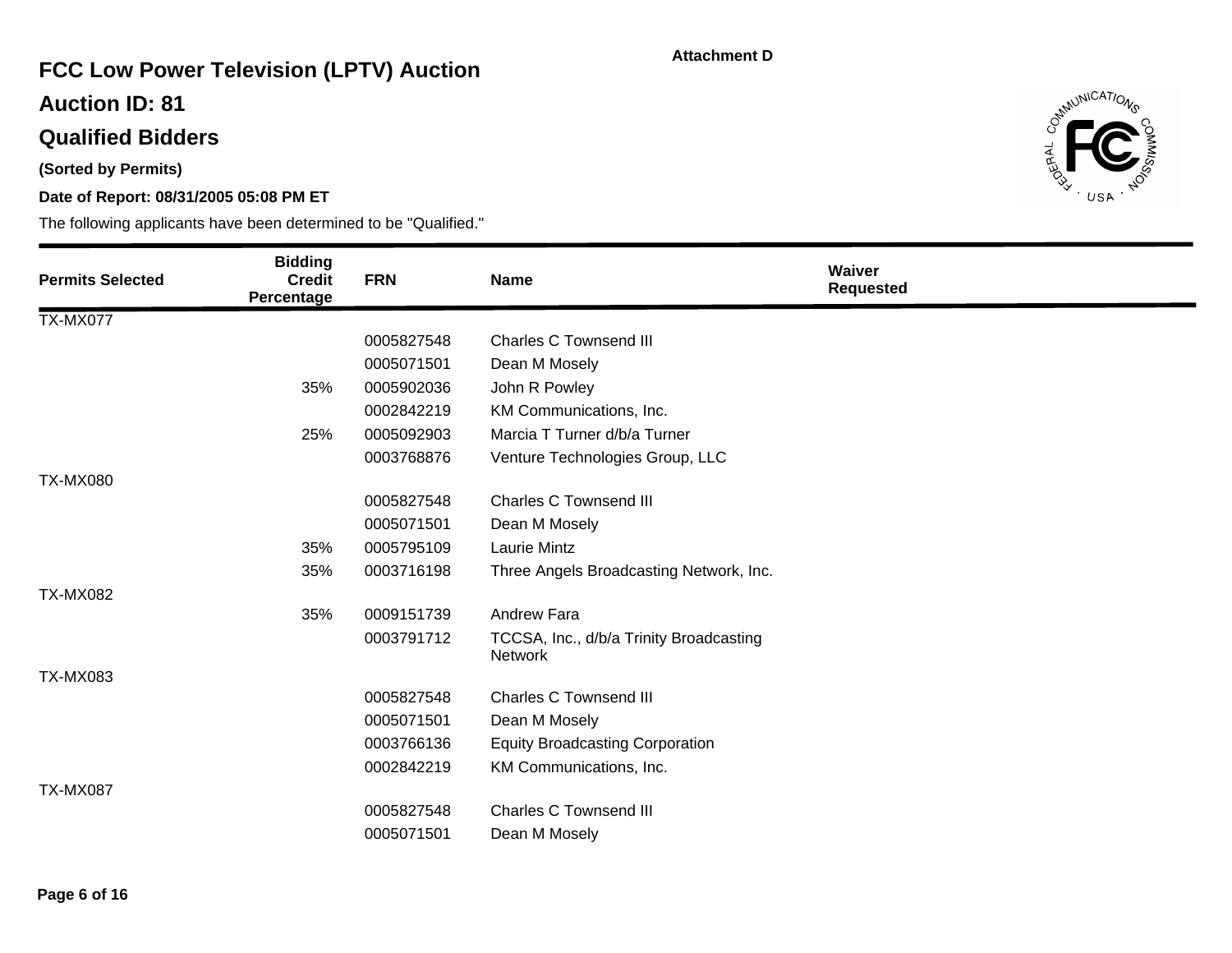# **FCC Low Power Television (LPTV) Auction**

### **Auction ID: 81**

## **Qualified Bidders**

**(Sorted by Permits)** 

### **Date of Report: 08/31/2005 05:08 PM ET**



| <b>Permits Selected</b> | <b>Bidding</b><br><b>Credit</b><br>Percentage | <b>FRN</b> | <b>Name</b>                                               | Waiver<br><b>Requested</b> |
|-------------------------|-----------------------------------------------|------------|-----------------------------------------------------------|----------------------------|
| <b>TX-MX089</b>         |                                               |            |                                                           |                            |
|                         | 35%                                           | 0005902036 | John R Powley                                             |                            |
|                         |                                               | 0002842219 | KM Communications, Inc.                                   |                            |
|                         |                                               | 0005953369 | Sydcom, Inc.                                              |                            |
|                         | 35%                                           | 0009514811 | Telecom Wireless, LLC                                     |                            |
| <b>TX-MX098</b>         |                                               |            |                                                           |                            |
|                         |                                               | 0005827548 | <b>Charles C Townsend III</b>                             |                            |
|                         |                                               | 0005071501 | Dean M Mosely                                             |                            |
| <b>TX-MX099</b>         |                                               |            |                                                           |                            |
|                         |                                               | 0005827548 | <b>Charles C Townsend III</b>                             |                            |
|                         |                                               | 0005071501 | Dean M Mosely                                             |                            |
| <b>TX-MX101</b>         |                                               |            |                                                           |                            |
|                         |                                               | 0005827548 | <b>Charles C Townsend III</b>                             |                            |
|                         |                                               | 0005071501 | Dean M Mosely                                             |                            |
| <b>TX-MX103</b>         |                                               |            |                                                           |                            |
|                         |                                               | 0005827548 | <b>Charles C Townsend III</b>                             |                            |
|                         |                                               | 0005071501 | Dean M Mosely                                             |                            |
|                         | 35%                                           | 0006320121 | Tiger Eye Licensing, LLC.                                 |                            |
| <b>TX-MX104</b>         |                                               |            |                                                           |                            |
|                         |                                               | 0005071501 | Dean M Mosely                                             |                            |
| <b>TX-MX105</b>         |                                               |            |                                                           |                            |
|                         |                                               | 0005827548 | <b>Charles C Townsend III</b>                             |                            |
|                         |                                               | 0005071501 | Dean M Mosely                                             |                            |
|                         |                                               | 0003791712 | TCCSA, Inc., d/b/a Trinity Broadcasting<br><b>Network</b> |                            |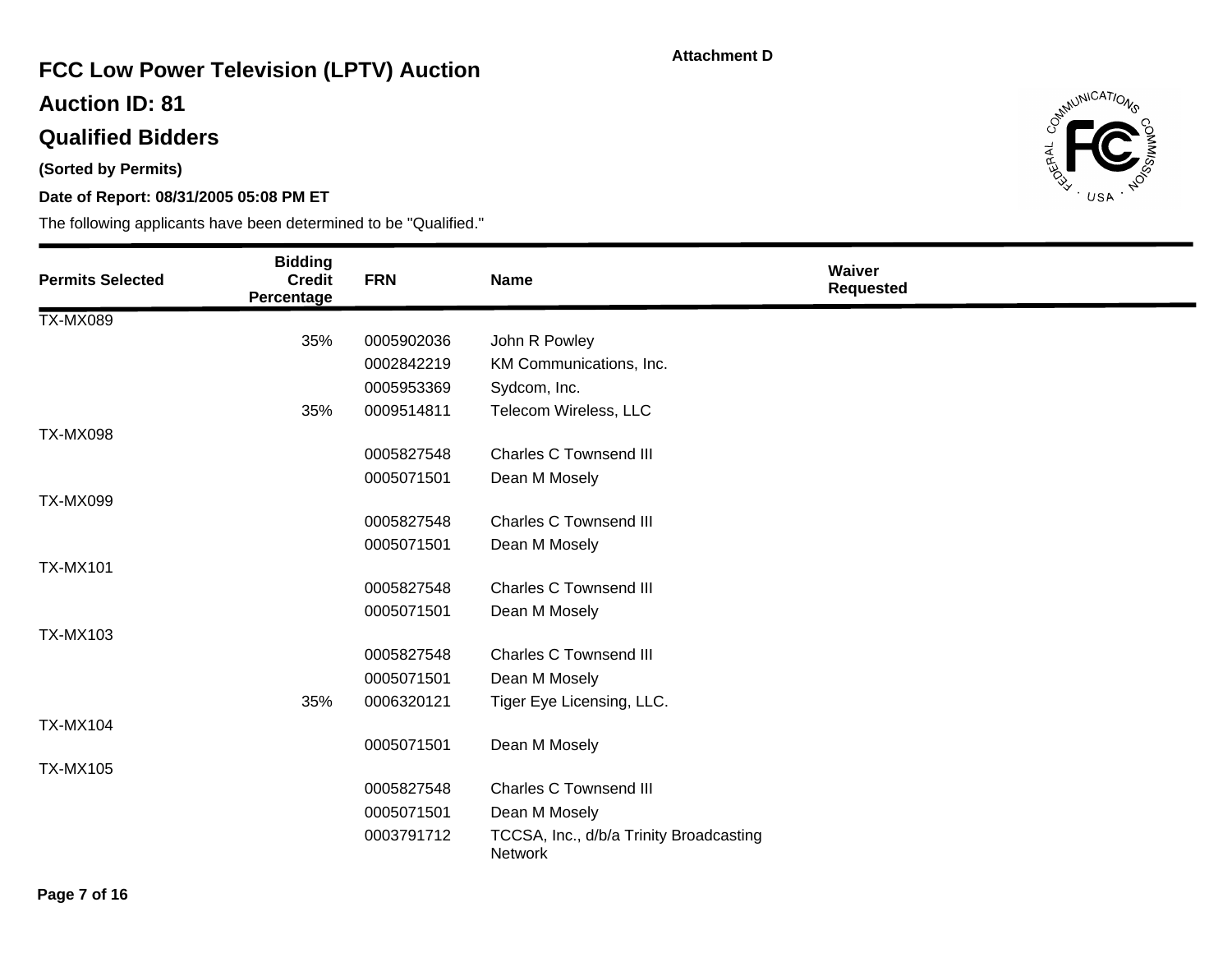# **FCC Low Power Television (LPTV) Auction**

### **Auction ID: 81**

## **Qualified Bidders**

**(Sorted by Permits)** 

### **Date of Report: 08/31/2005 05:08 PM ET**



| <b>Permits Selected</b> | <b>Bidding</b><br><b>Credit</b><br>Percentage | <b>FRN</b> | <b>Name</b>                                               | <b>Waiver</b><br><b>Requested</b> |
|-------------------------|-----------------------------------------------|------------|-----------------------------------------------------------|-----------------------------------|
| <b>TX-MX105</b>         |                                               |            |                                                           |                                   |
|                         | 35%                                           | 0009514811 | Telecom Wireless, LLC                                     |                                   |
| <b>TX-MX107</b>         |                                               |            |                                                           |                                   |
|                         |                                               | 0005827548 | <b>Charles C Townsend III</b>                             |                                   |
|                         |                                               | 0005071501 | Dean M Mosely                                             |                                   |
|                         | 35%                                           | 0004320057 | Image Video Teleproductions, Inc.                         |                                   |
|                         |                                               | 0003791712 | TCCSA, Inc., d/b/a Trinity Broadcasting<br><b>Network</b> |                                   |
| <b>TX-MX108</b>         |                                               |            |                                                           |                                   |
|                         |                                               | 0005827548 | <b>Charles C Townsend III</b>                             |                                   |
|                         |                                               | 0005071501 | Dean M Mosely                                             |                                   |
|                         |                                               | 0003791712 | TCCSA, Inc., d/b/a Trinity Broadcasting<br>Network        |                                   |
| <b>TX-MX109</b>         |                                               |            |                                                           |                                   |
|                         |                                               | 0005827548 | <b>Charles C Townsend III</b>                             |                                   |
|                         |                                               | 0005071501 | Dean M Mosely                                             |                                   |
| <b>TX-MX110</b>         |                                               |            |                                                           |                                   |
|                         |                                               | 0005827548 | <b>Charles C Townsend III</b>                             |                                   |
|                         |                                               | 0005071501 | Dean M Mosely                                             |                                   |
|                         |                                               | 0003766136 | <b>Equity Broadcasting Corporation</b>                    |                                   |
|                         | 35%                                           | 0009514811 | Telecom Wireless, LLC                                     |                                   |
| <b>TX-MX111</b>         |                                               |            |                                                           |                                   |
|                         |                                               | 0005827548 | <b>Charles C Townsend III</b>                             |                                   |
|                         |                                               | 0005071501 | Dean M Mosely                                             |                                   |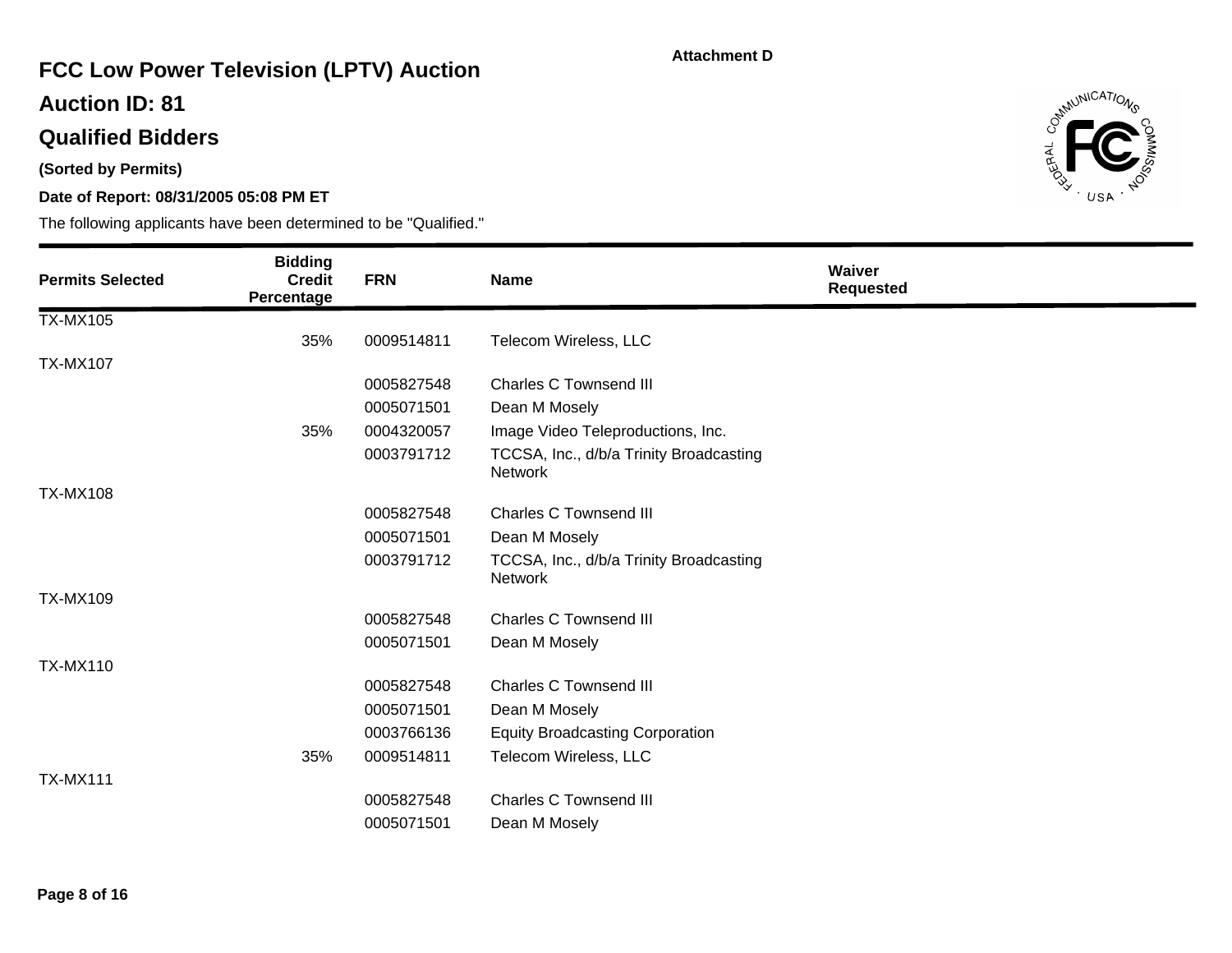# **FCC Low Power Television (LPTV) Auction**

### **Auction ID: 81**

## **Qualified Bidders**

**(Sorted by Permits)** 

### **Date of Report: 08/31/2005 05:08 PM ET**



| <b>Permits Selected</b> | <b>Bidding</b><br><b>Credit</b><br>Percentage | <b>FRN</b> | Name                                               | Waiver<br><b>Requested</b> |
|-------------------------|-----------------------------------------------|------------|----------------------------------------------------|----------------------------|
| <b>TX-MX113</b>         |                                               |            |                                                    |                            |
|                         |                                               | 0005071501 | Dean M Mosely                                      |                            |
| <b>TX-MX115</b>         |                                               |            |                                                    |                            |
|                         |                                               | 0005827548 | <b>Charles C Townsend III</b>                      |                            |
|                         |                                               | 0005071501 | Dean M Mosely                                      |                            |
|                         |                                               | 0003791712 | TCCSA, Inc., d/b/a Trinity Broadcasting<br>Network |                            |
| <b>TX-MX117</b>         |                                               |            |                                                    |                            |
|                         | 25%                                           | 0011352184 | John D Toms                                        |                            |
|                         | 25%                                           | 0005092903 | Marcia T Turner d/b/a Turner                       |                            |
| <b>TX-MX120</b>         |                                               |            |                                                    |                            |
|                         |                                               | 0005827548 | <b>Charles C Townsend III</b>                      |                            |
|                         |                                               | 0005071501 | Dean M Mosely                                      |                            |
|                         |                                               | 0003791712 | TCCSA, Inc., d/b/a Trinity Broadcasting<br>Network |                            |
| <b>TX-MX122</b>         |                                               |            |                                                    |                            |
|                         | 35%                                           | 0005902036 | John R Powley                                      |                            |
| <b>TX-MX124</b>         |                                               |            |                                                    |                            |
|                         | 35%                                           | 0005902036 | John R Powley                                      |                            |
|                         | 35%                                           | 0007777360 | <b>MD Broadcasting</b>                             |                            |
| <b>TX-MX125</b>         |                                               |            |                                                    |                            |
|                         | 25%                                           | 0012233615 | Puri Family Limited Partnership                    |                            |
|                         |                                               | 0001541689 | Redwood Empire Public Television, Inc.             |                            |
| <b>TX-MX129</b>         |                                               |            |                                                    |                            |
|                         |                                               | 0003755279 | <b>Channel 49 Acquisition Corporation</b>          |                            |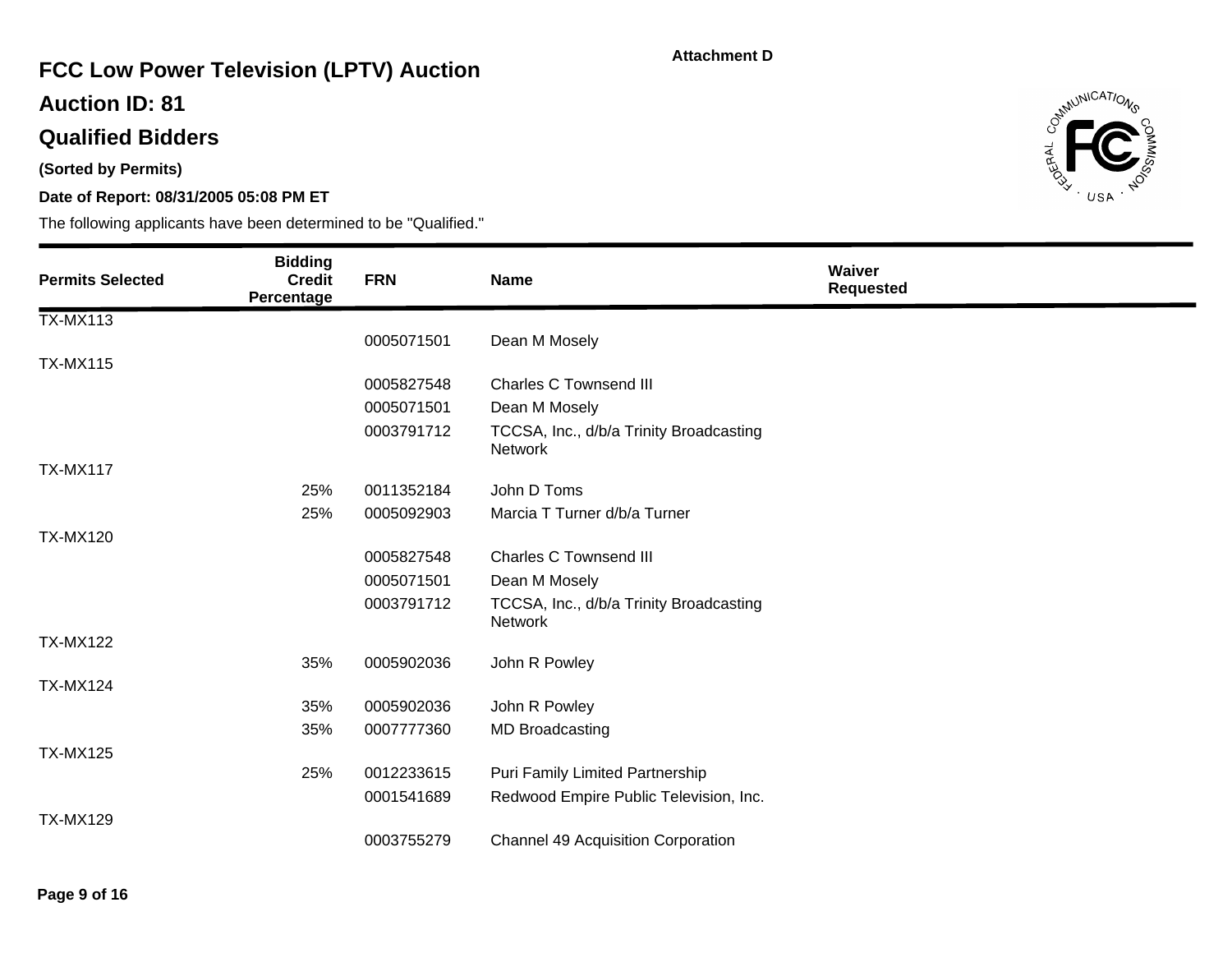# **FCC Low Power Television (LPTV) Auction**

### **Auction ID: 81**

## **Qualified Bidders**

**(Sorted by Permits)** 

### **Date of Report: 08/31/2005 05:08 PM ET**



| <b>Permits Selected</b> | <b>Bidding</b><br><b>Credit</b><br>Percentage | <b>FRN</b> | <b>Name</b>                                               | Waiver<br><b>Requested</b> |
|-------------------------|-----------------------------------------------|------------|-----------------------------------------------------------|----------------------------|
| <b>TX-MX131</b>         |                                               |            |                                                           |                            |
|                         |                                               | 0003791712 | TCCSA, Inc., d/b/a Trinity Broadcasting<br>Network        |                            |
| <b>TX-MX134</b>         |                                               |            |                                                           |                            |
|                         |                                               | 0003766136 | <b>Equity Broadcasting Corporation</b>                    |                            |
|                         | 35%                                           | 0005795422 | Michael L Mintz                                           |                            |
| <b>TX-MX135</b>         |                                               |            |                                                           |                            |
|                         | 25%                                           | 0012233615 | Puri Family Limited Partnership                           |                            |
| <b>TX-MX137</b>         |                                               |            |                                                           |                            |
|                         |                                               | 0002842219 | KM Communications, Inc.                                   |                            |
|                         | 35%                                           | 0005795026 | Lawrence H Mintz                                          |                            |
| <b>TX-MX138</b>         |                                               |            |                                                           |                            |
|                         |                                               | 0003791712 | TCCSA, Inc., d/b/a Trinity Broadcasting<br><b>Network</b> |                            |
|                         | 35%                                           | 0009514811 | Telecom Wireless, LLC                                     |                            |
|                         | 35%                                           | 0003716198 | Three Angels Broadcasting Network, Inc.                   |                            |
| <b>TX-MX141</b>         |                                               |            |                                                           |                            |
|                         | 35%                                           | 0009151739 | Andrew Fara                                               |                            |
|                         | 25%                                           | 0008183311 | Cyril H Miller                                            |                            |
|                         |                                               | 0003766136 | <b>Equity Broadcasting Corporation</b>                    |                            |
|                         | 25%                                           | 0012233615 | Puri Family Limited Partnership                           |                            |
|                         |                                               | 0003791712 | TCCSA, Inc., d/b/a Trinity Broadcasting<br>Network        |                            |
| <b>TX-MX142</b>         |                                               |            |                                                           |                            |
|                         | 25%                                           | 0012233615 | <b>Puri Family Limited Partnership</b>                    |                            |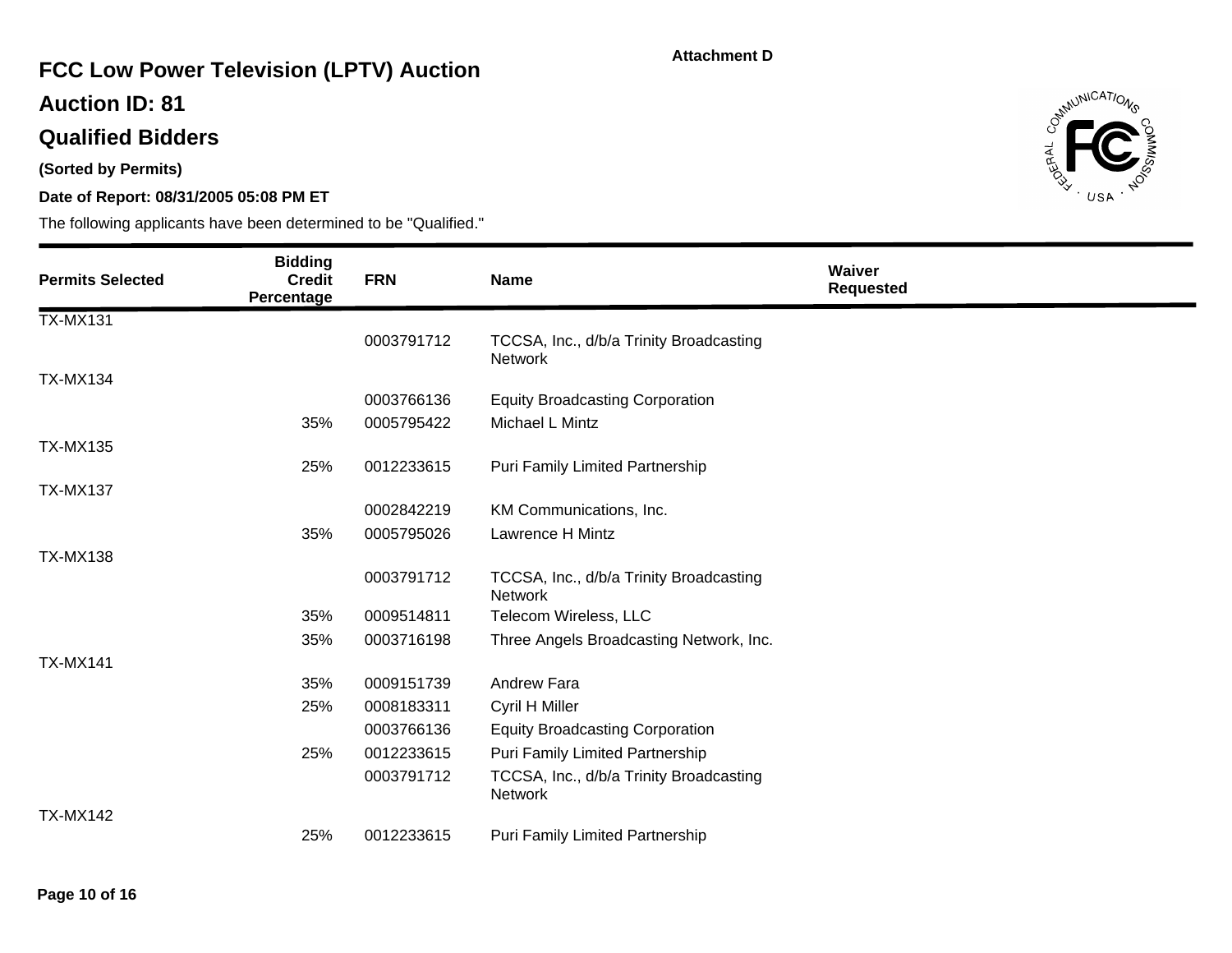# **FCC Low Power Television (LPTV) Auction**

### **Auction ID: 81**

## **Qualified Bidders**

**(Sorted by Permits)** 

### **Date of Report: 08/31/2005 05:08 PM ET**



| <b>Permits Selected</b> | <b>Bidding</b><br><b>Credit</b><br>Percentage | <b>FRN</b> | <b>Name</b>                             | Waiver<br><b>Requested</b> |
|-------------------------|-----------------------------------------------|------------|-----------------------------------------|----------------------------|
| <b>TX-MX144</b>         |                                               |            |                                         |                            |
|                         | 35%                                           | 0003716198 | Three Angels Broadcasting Network, Inc. |                            |
| <b>TX-MX145</b>         |                                               |            |                                         |                            |
|                         | 35%                                           | 0009151739 | <b>Andrew Fara</b>                      |                            |
|                         |                                               | 0003766136 | <b>Equity Broadcasting Corporation</b>  |                            |
|                         | 35%                                           | 0009514811 | Telecom Wireless, LLC                   |                            |
| <b>TX-MX147</b>         |                                               |            |                                         |                            |
|                         |                                               | 0002842219 | KM Communications, Inc.                 |                            |
|                         |                                               | 0001535533 | Pappas Telecasting Incorporated         |                            |
|                         |                                               | 0003768876 | Venture Technologies Group, LLC         |                            |
| <b>TX-MX148</b>         |                                               |            |                                         |                            |
|                         |                                               | 0003756145 | Rice Capital Broadcasting Company, Inc. |                            |
| <b>TX-MX149</b>         |                                               |            |                                         |                            |
|                         |                                               | 0003766136 | <b>Equity Broadcasting Corporation</b>  |                            |
|                         | 35%                                           | 0009514811 | Telecom Wireless, LLC                   |                            |
| <b>TX-MX150</b>         |                                               |            |                                         |                            |
|                         | 35%                                           | 0005902036 | John R Powley                           |                            |
| <b>TX-MX153</b>         |                                               | 0005827548 | <b>Charles C Townsend III</b>           |                            |
|                         |                                               | 0005071501 | Dean M Mosely                           |                            |
| <b>TX-MX154</b>         |                                               |            |                                         |                            |
|                         |                                               | 0005827548 | <b>Charles C Townsend III</b>           |                            |
|                         |                                               | 0005071501 | Dean M Mosely                           |                            |
| <b>TX-MX156</b>         |                                               |            |                                         |                            |
|                         |                                               | 0005827548 | <b>Charles C Townsend III</b>           |                            |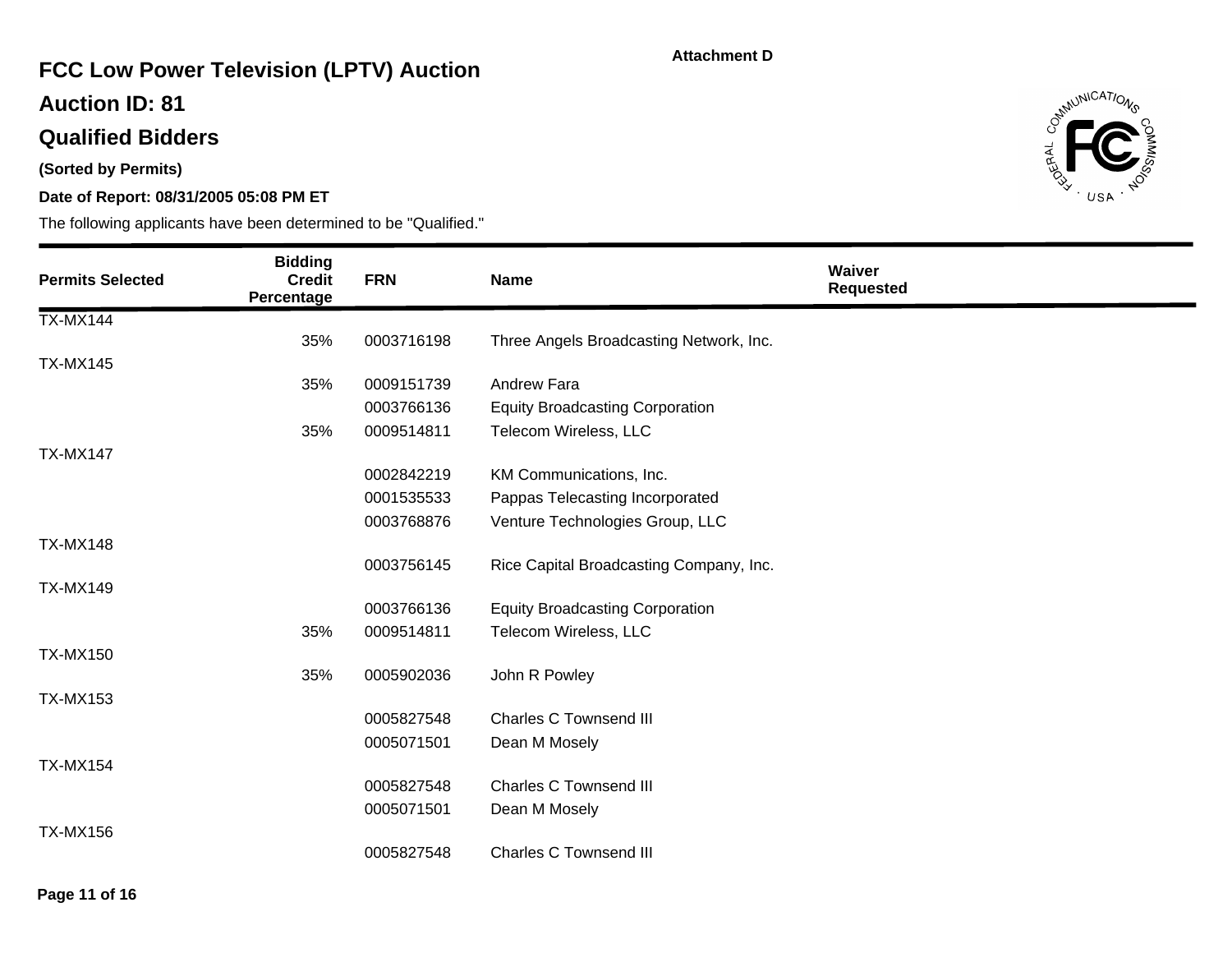# **FCC Low Power Television (LPTV) Auction**

### **Auction ID: 81**

## **Qualified Bidders**

**(Sorted by Permits)** 

### **Date of Report: 08/31/2005 05:08 PM ET**



| <b>Permits Selected</b> | <b>Bidding</b><br><b>Credit</b><br>Percentage | <b>FRN</b> | <b>Name</b>                                        | Waiver<br><b>Requested</b> |
|-------------------------|-----------------------------------------------|------------|----------------------------------------------------|----------------------------|
| <b>TX-MX156</b>         |                                               |            |                                                    |                            |
|                         |                                               | 0005071501 | Dean M Mosely                                      |                            |
|                         |                                               | 0003791712 | TCCSA, Inc., d/b/a Trinity Broadcasting<br>Network |                            |
| <b>TX-MX157</b>         |                                               |            |                                                    |                            |
|                         |                                               | 0005827548 | <b>Charles C Townsend III</b>                      |                            |
|                         |                                               | 0005071501 | Dean M Mosely                                      |                            |
|                         |                                               | 0003780533 | <b>Fireweed Communications Corp</b>                |                            |
| <b>TX-MX158</b>         |                                               |            |                                                    |                            |
|                         |                                               | 0005071501 | Dean M Mosely                                      |                            |
|                         |                                               | 0003778222 | Rockfleet Broadcasting II, LLC                     |                            |
| <b>TX-MX159</b>         |                                               |            |                                                    |                            |
|                         |                                               | 0005071501 | Dean M Mosely                                      |                            |
|                         | 35%                                           | 0005902036 | John R Powley                                      |                            |
| <b>TX-MX160</b>         |                                               |            |                                                    |                            |
|                         |                                               | 0005071501 | Dean M Mosely                                      |                            |
|                         |                                               | 0003791712 | TCCSA, Inc., d/b/a Trinity Broadcasting<br>Network |                            |
| <b>TX-MX165</b>         |                                               |            |                                                    |                            |
|                         | 35%                                           | 0005902036 | John R Powley                                      |                            |
|                         |                                               | 0003756145 | Rice Capital Broadcasting Company, Inc.            |                            |
|                         |                                               | 0003791712 | TCCSA, Inc., d/b/a Trinity Broadcasting<br>Network |                            |
|                         | 35%                                           | 0009514811 | Telecom Wireless, LLC                              |                            |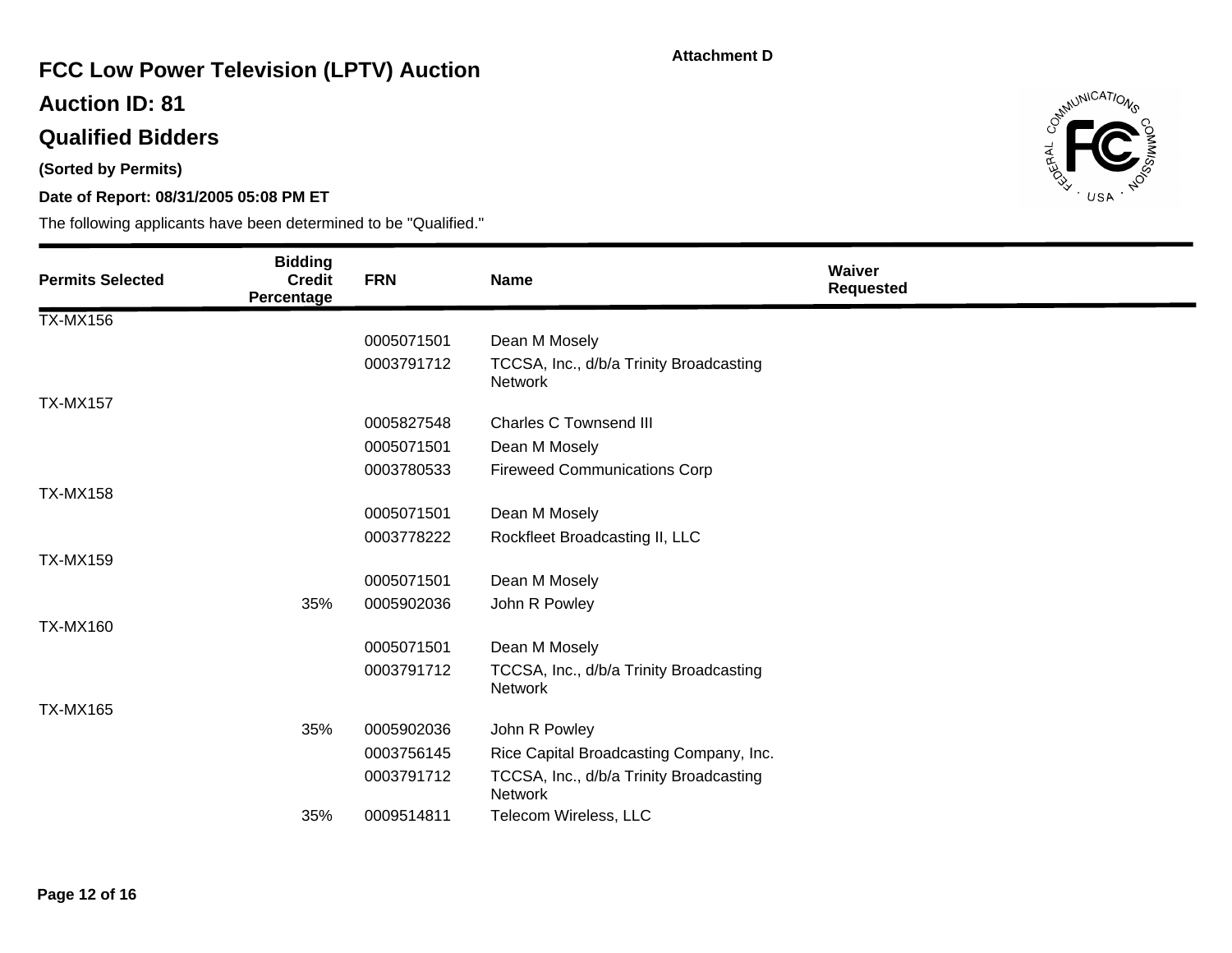# **FCC Low Power Television (LPTV) Auction**

### **Auction ID: 81**

## **Qualified Bidders**

**(Sorted by Permits)** 

### **Date of Report: 08/31/2005 05:08 PM ET**



| <b>Permits Selected</b> | <b>Bidding</b><br><b>Credit</b><br>Percentage | <b>FRN</b> | <b>Name</b>                                               | Waiver<br><b>Requested</b> |
|-------------------------|-----------------------------------------------|------------|-----------------------------------------------------------|----------------------------|
| <b>TX-MX166</b>         |                                               |            |                                                           |                            |
|                         |                                               | 0003791712 | TCCSA, Inc., d/b/a Trinity Broadcasting<br>Network        |                            |
| <b>TX-MX167</b>         |                                               |            |                                                           |                            |
|                         |                                               | 0005071501 | Dean M Mosely                                             |                            |
|                         |                                               | 0003791712 | TCCSA, Inc., d/b/a Trinity Broadcasting<br>Network        |                            |
| <b>TX-MX168</b>         |                                               |            |                                                           |                            |
|                         | 25%                                           | 0012233615 | Puri Family Limited Partnership                           |                            |
|                         |                                               | 0003791712 | TCCSA, Inc., d/b/a Trinity Broadcasting<br><b>Network</b> |                            |
| <b>TX-MX171</b>         |                                               |            |                                                           |                            |
|                         |                                               | 0001656388 | KTVK, Inc.                                                |                            |
|                         |                                               | 0003791712 | TCCSA, Inc., d/b/a Trinity Broadcasting<br>Network        |                            |
| <b>TX-MX172</b>         |                                               |            |                                                           |                            |
|                         |                                               | 0001662899 | Panhandle Telecasting LP                                  |                            |
|                         |                                               | 0003791712 | TCCSA, Inc., d/b/a Trinity Broadcasting<br><b>Network</b> |                            |
|                         | 35%                                           | 0009514811 | Telecom Wireless, LLC                                     |                            |
| <b>TX-MX175</b>         |                                               |            |                                                           |                            |
|                         |                                               | 0003791712 | TCCSA, Inc., d/b/a Trinity Broadcasting<br><b>Network</b> |                            |
|                         | 35%                                           | 0003716198 | Three Angels Broadcasting Network, Inc.                   |                            |
| <b>TX-MX176</b>         |                                               | 0003791712 | TCCSA, Inc., d/b/a Trinity Broadcasting<br>Network        |                            |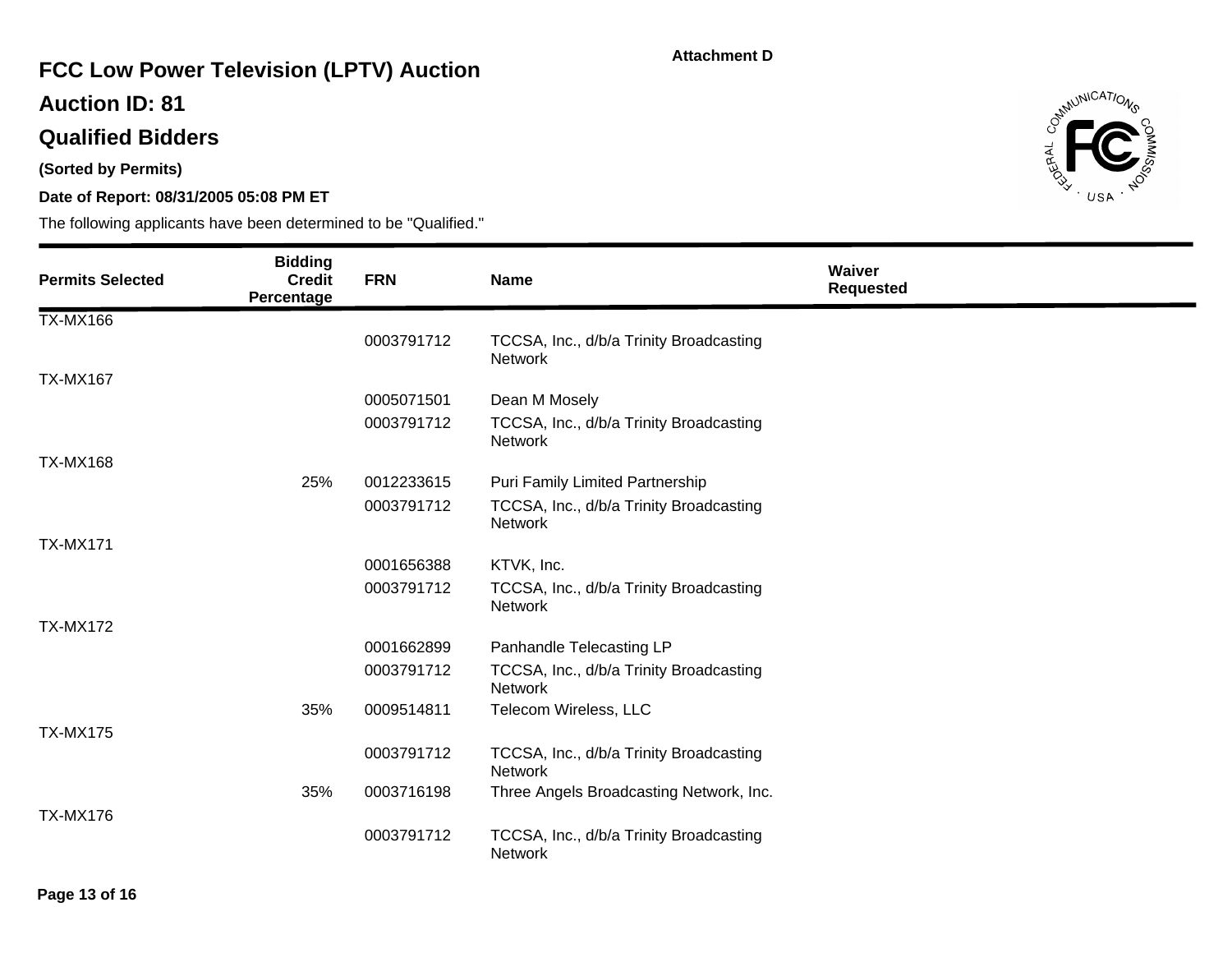# **FCC Low Power Television (LPTV) Auction**

### **Auction ID: 81**

## **Qualified Bidders**

**(Sorted by Permits)** 

### **Date of Report: 08/31/2005 05:08 PM ET**



| <b>Permits Selected</b> | <b>Bidding</b><br><b>Credit</b><br>Percentage | <b>FRN</b> | Name                                                      | Waiver<br><b>Requested</b> |
|-------------------------|-----------------------------------------------|------------|-----------------------------------------------------------|----------------------------|
| <b>TX-MX176</b>         |                                               |            |                                                           |                            |
|                         | 35%                                           | 0009514811 | Telecom Wireless, LLC                                     |                            |
| <b>TX-MX178</b>         |                                               |            |                                                           |                            |
|                         |                                               | 0003791712 | TCCSA, Inc., d/b/a Trinity Broadcasting<br><b>Network</b> |                            |
| <b>TX-MX179</b>         |                                               |            |                                                           |                            |
|                         | 35%                                           | 0005794938 | Amanda Orrick                                             |                            |
|                         |                                               | 0003791712 | TCCSA, Inc., d/b/a Trinity Broadcasting<br>Network        |                            |
| <b>TX-MX180</b>         |                                               |            |                                                           |                            |
|                         |                                               | 0003791712 | TCCSA, Inc., d/b/a Trinity Broadcasting<br>Network        |                            |
| <b>TX-MX183</b>         |                                               |            |                                                           |                            |
|                         | 25%                                           | 0012233615 | Puri Family Limited Partnership                           |                            |
|                         |                                               | 0003791712 | TCCSA, Inc., d/b/a Trinity Broadcasting<br>Network        |                            |
| <b>TX-MX184</b>         |                                               |            |                                                           |                            |
|                         |                                               | 0003791712 | TCCSA, Inc., d/b/a Trinity Broadcasting<br><b>Network</b> |                            |
|                         |                                               | 0003768876 | Venture Technologies Group, LLC                           |                            |
| <b>TX-MX186</b>         |                                               |            |                                                           |                            |
|                         |                                               | 0001662899 | Panhandle Telecasting LP                                  |                            |
|                         |                                               | 0003791712 | TCCSA, Inc., d/b/a Trinity Broadcasting<br>Network        |                            |
| <b>TX-MX188</b>         |                                               |            |                                                           |                            |
|                         | 25%                                           | 0012233615 | Puri Family Limited Partnership                           |                            |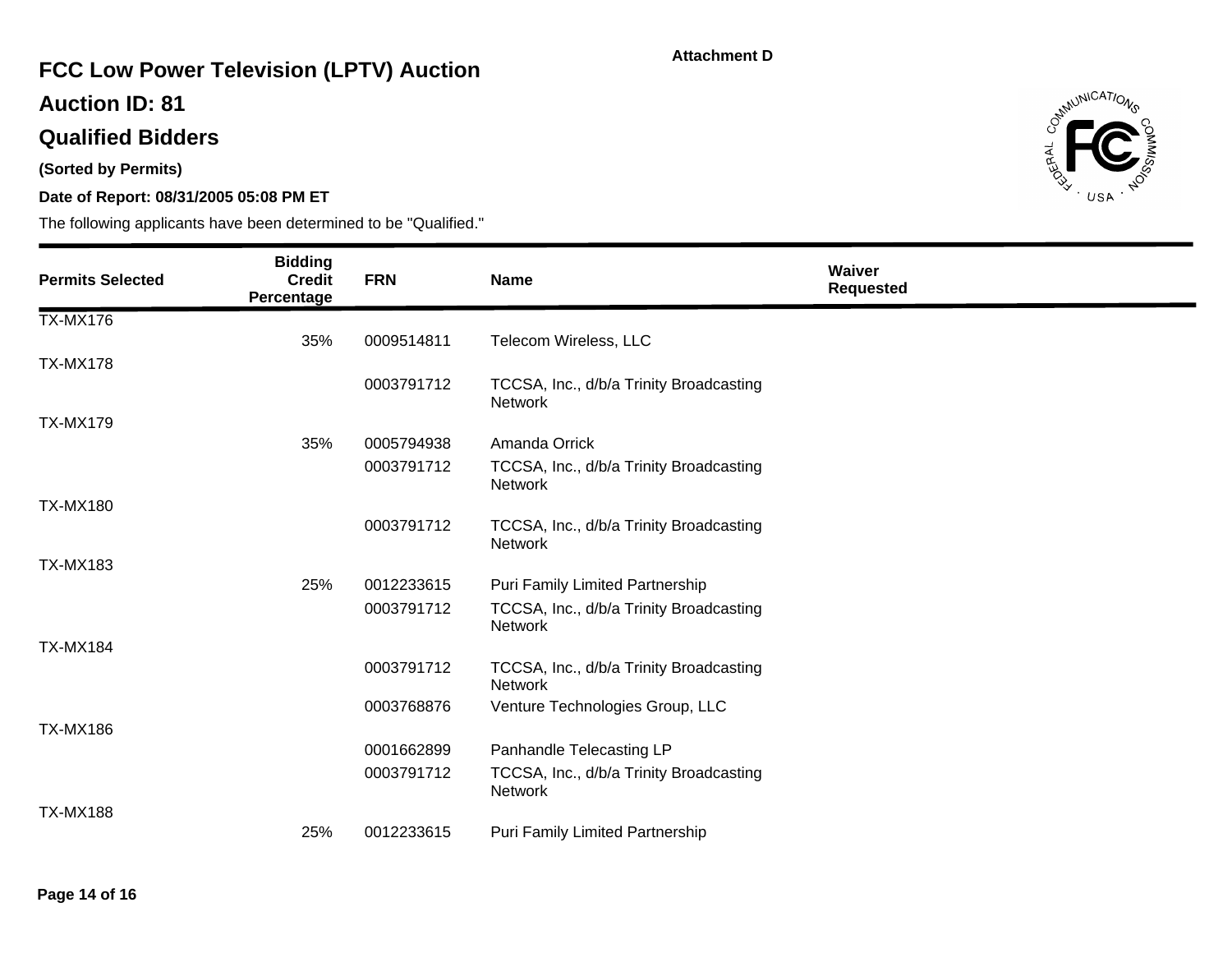# **FCC Low Power Television (LPTV) Auction**

### **Auction ID: 81**

## **Qualified Bidders**

**(Sorted by Permits)** 

### **Date of Report: 08/31/2005 05:08 PM ET**



| <b>Permits Selected</b> | <b>Bidding</b><br><b>Credit</b><br>Percentage | <b>FRN</b> | <b>Name</b>                                               | Waiver<br><b>Requested</b> |
|-------------------------|-----------------------------------------------|------------|-----------------------------------------------------------|----------------------------|
| <b>TX-MX188</b>         |                                               |            |                                                           |                            |
|                         |                                               | 0003791712 | TCCSA, Inc., d/b/a Trinity Broadcasting<br>Network        |                            |
| <b>TX-MX189</b>         |                                               |            |                                                           |                            |
|                         | 35%                                           | 0005902036 | John R Powley                                             |                            |
|                         | 35%                                           | 0003716198 | Three Angels Broadcasting Network, Inc.                   |                            |
|                         |                                               | 0003768876 | Venture Technologies Group, LLC                           |                            |
| <b>TX-MX190</b>         |                                               |            |                                                           |                            |
|                         | 35%                                           | 0005902036 | John R Powley                                             |                            |
|                         |                                               | 0003756145 | Rice Capital Broadcasting Company, Inc.                   |                            |
|                         | 35%                                           | 0003716198 | Three Angels Broadcasting Network, Inc.                   |                            |
| <b>TX-MX192</b>         |                                               |            |                                                           |                            |
|                         |                                               | 0003768876 | Venture Technologies Group, LLC                           |                            |
| <b>TX-MX195</b>         |                                               |            |                                                           |                            |
|                         | 35%                                           | 0005902036 | John R Powley                                             |                            |
|                         | 35%                                           | 0005795026 | Lawrence H Mintz                                          |                            |
|                         |                                               | 0003791712 | TCCSA, Inc., d/b/a Trinity Broadcasting<br><b>Network</b> |                            |
| <b>TX-MX197</b>         |                                               |            |                                                           |                            |
|                         |                                               | 0003791712 | TCCSA, Inc., d/b/a Trinity Broadcasting<br><b>Network</b> |                            |
|                         | 35%                                           | 0003716198 | Three Angels Broadcasting Network, Inc.                   |                            |
| <b>TX-MX199</b>         |                                               |            |                                                           |                            |
|                         | 35%                                           | 0005902036 | John R Powley                                             |                            |
| <b>TX-MX202</b>         |                                               |            |                                                           |                            |
|                         |                                               | 0003766136 | <b>Equity Broadcasting Corporation</b>                    |                            |